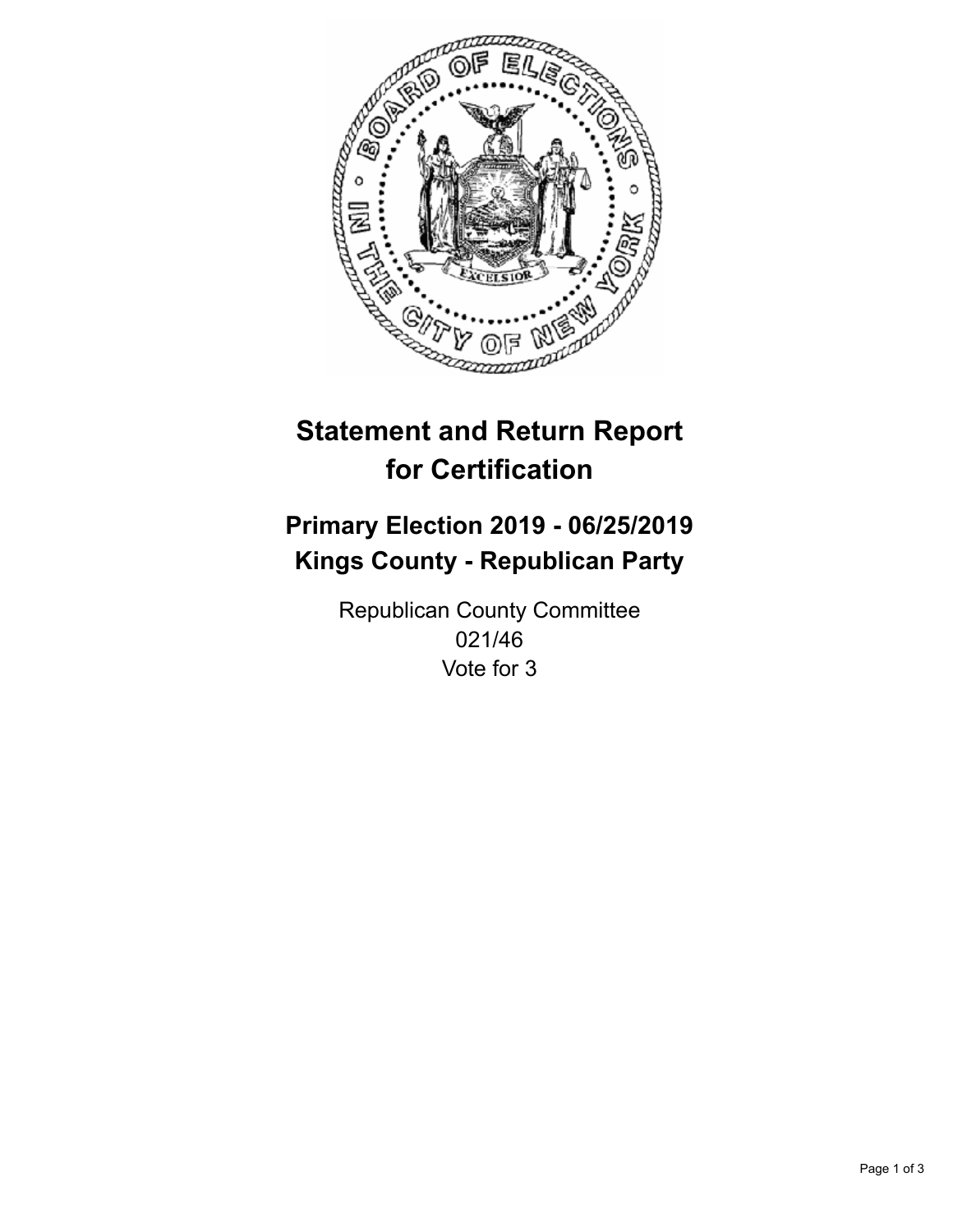

## **Assembly District 46**

| <b>PUBLIC COUNTER</b>                                    | 49 |
|----------------------------------------------------------|----|
| MANUALLY COUNTED EMERGENCY                               | 0  |
| ABSENTEE / MILITARY                                      | 2  |
| AFFIDAVIT                                                | 0  |
| <b>Total Ballots</b>                                     | 51 |
| Less - Inapplicable Federal/Special Presidential Ballots | 0  |
| <b>Total Applicable Ballots</b>                          | 51 |
| <b>KLAVDIYA GERGEL</b>                                   | 13 |
| <b>GERSOM SHEKHTMAN</b>                                  | 18 |
| EUGENE GIBILARO                                          | 9  |
| <b>WILLIAM F. MULLIN</b>                                 | 8  |
| <b>ARLENE KEATING</b>                                    | 6  |
| <b>Total Votes</b>                                       | 54 |
| Unrecorded                                               | 99 |